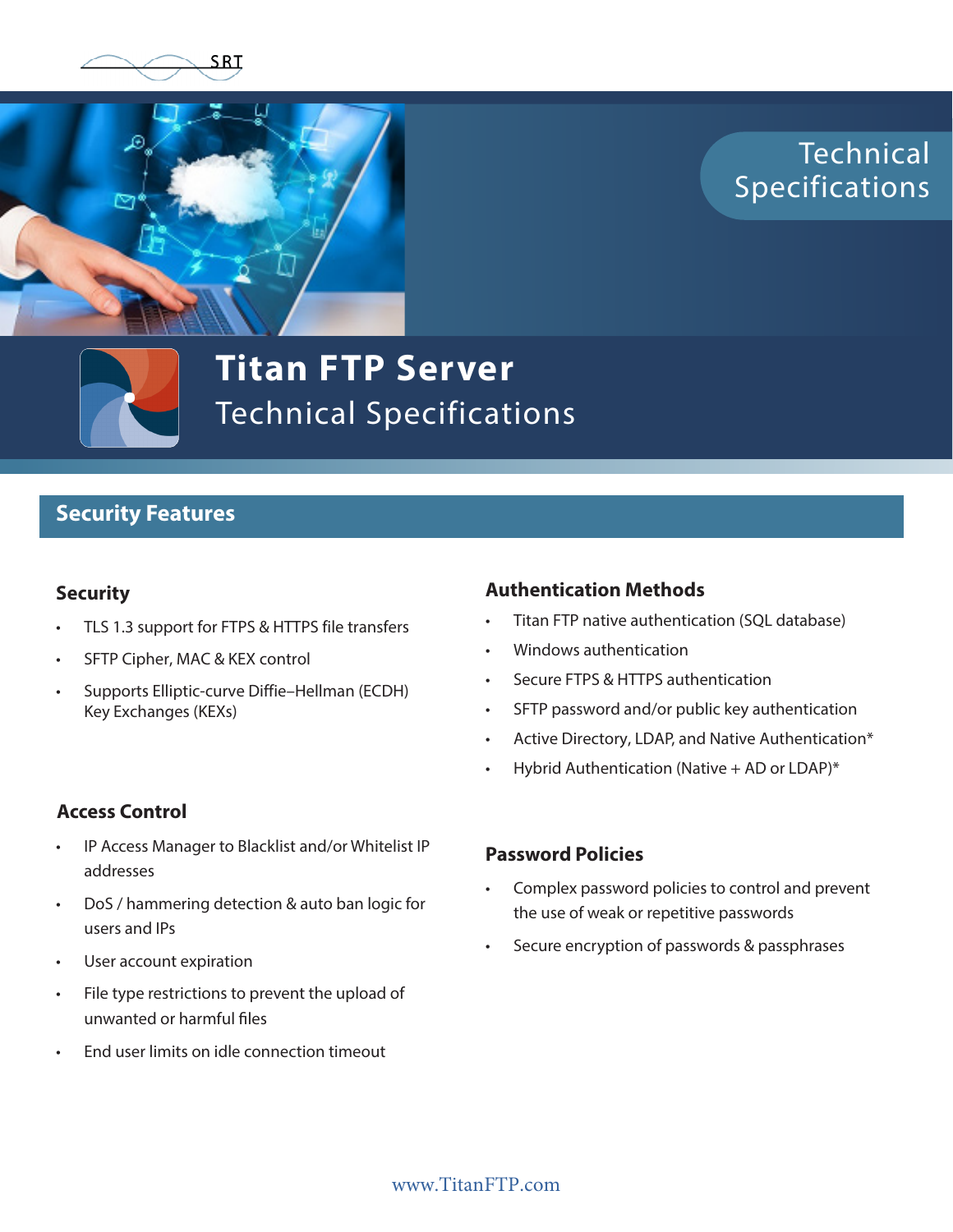

# **Automation**

#### **Administration**

• Automate common IT actions such as running scripts, sending emails, and many other admin actions

### **Developer Tools**

- SrxCFG command line utility to mass update, import or export data to/from server configuration
- REST API support
- .Net NuGet package support

#### **File Events**

- Schedule events at a set time or interval
- File uploaded events to trigger when files are uploaded to the server
- Before events to verify and disallow or prevent a file or directory action from occurring

# **Scalability**

- Load Balancing Support for High Availability (HA) of multiple nodes\*
- High Availability and disaster recovery Active/ Active or Active/Passive configurations\*
- Database-driven configuration
- Native 64-bit implementation
- Virtual folders for network and/or cloud-based storage
- UNC paths for unlimited storage capacity

# **Web-Based User Interface**

- WebUI for end users to access & transfer files via browser
- No plug-ins required
- WebUI branding to customize web interface